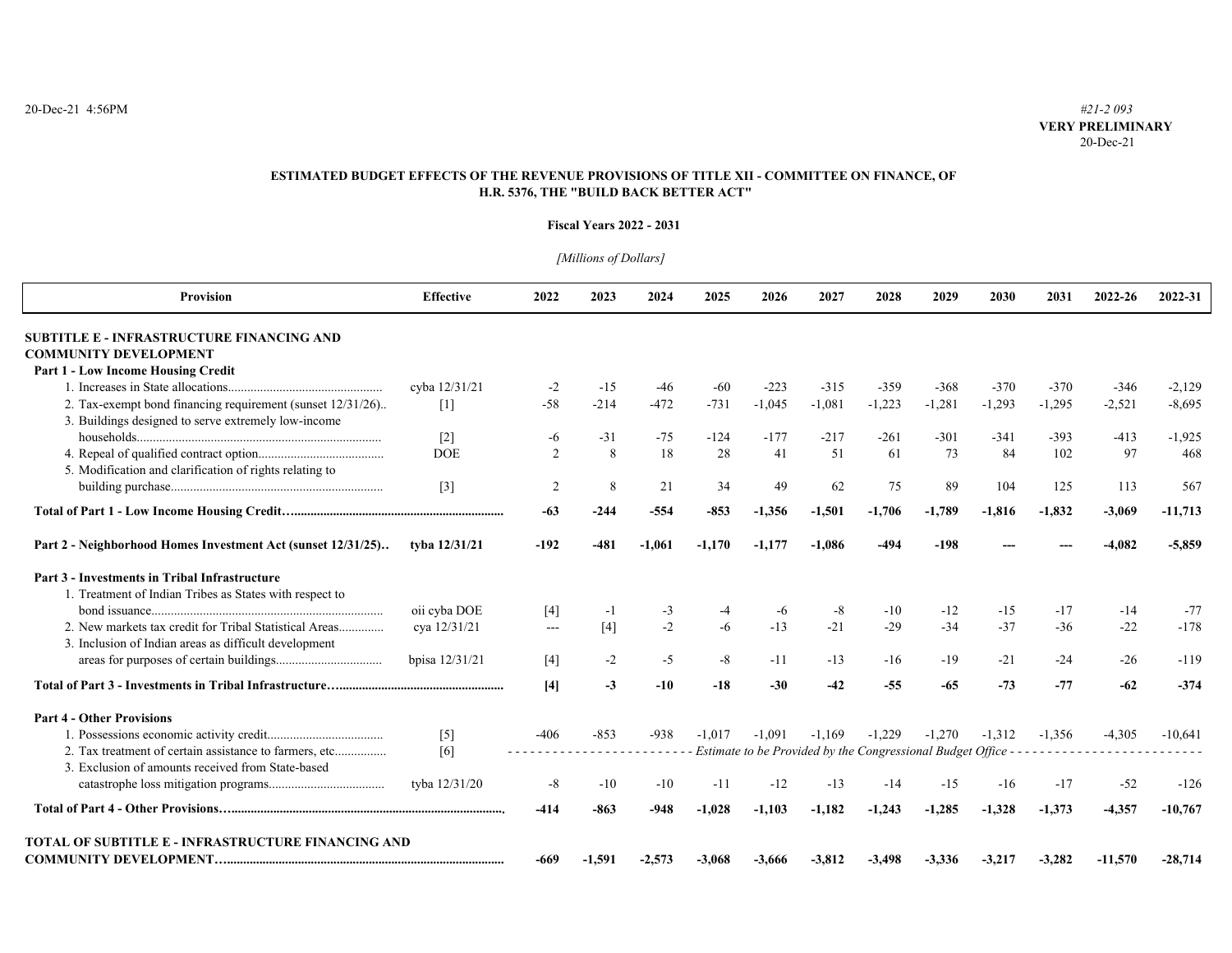| Provision                                                                | <b>Effective</b>            | 2022          | 2023          | 2024     | 2025          | 2026          | 2027          | 2028        | 2029        | 2030           | 2031      | 2022-26                                                                               | 2022-31         |
|--------------------------------------------------------------------------|-----------------------------|---------------|---------------|----------|---------------|---------------|---------------|-------------|-------------|----------------|-----------|---------------------------------------------------------------------------------------|-----------------|
| <b>SUBTITLE F - GREEN ENERGY</b>                                         |                             |               |               |          |               |               |               |             |             |                |           |                                                                                       |                 |
| <b>Part 1 - Renewable Electricity and Reducing Carbon Emissions</b>      |                             |               |               |          |               |               |               |             |             |                |           |                                                                                       |                 |
| 1. Extension and modification of credit for electricity                  |                             |               |               |          |               |               |               |             |             |                |           |                                                                                       |                 |
| produced from certain renewable resources (sunset                        | fpisa 12/31/21 &            |               |               |          |               |               |               |             |             |                |           |                                                                                       |                 |
|                                                                          | ftcowba 12/31/21            | $-342$        | $-1,119$      | $-2,042$ | $-3,103$      | $-4,510$      | $-6,019$      | $-7,710$    | $-9,580$    | $-10,778$      | $-11,305$ | $-11,117$                                                                             | $-56,509$       |
| 2. Extension and modification of energy credit (sunset)                  | generally<br>ppisa 12/31/21 | $-792$        | $-1,421$      | $-1,613$ | $-2,735$      | $-6,123$      | $-7,778$      | $-7,809$    | $-8,022$    | $-8,433$       | $-8,885$  | $-12,684$                                                                             | $-53,610$       |
| 3. Increase in energy credit for solar facilities placed in service      |                             |               |               |          |               |               |               |             |             |                |           |                                                                                       |                 |
| in connection with low-income communities (sunset                        | 1/1/22                      |               |               |          |               |               |               |             |             |                |           |                                                                                       |                 |
|                                                                          |                             |               |               |          |               |               |               |             |             |                |           |                                                                                       |                 |
| 4. Elective payment for energy property and electricity                  |                             |               |               |          |               |               |               |             |             |                |           |                                                                                       |                 |
| produced from certain renewable resources, etc                           | tyba 12/31/21               |               |               |          |               |               |               |             |             |                |           | - Estimate Included in Items F.1.1. through F.1.3. Above ---------------------------- |                 |
| 5. Investment credit for electric transmission property                  | ppisa 12/31/21 &            |               |               |          |               |               |               |             |             |                |           |                                                                                       |                 |
|                                                                          | ptcowba 12/31/21            |               |               | $-$      | $-788$        | $-1,213$      | $-1,213$      | $-1,213$    | $-2,001$    | $-2,426$       | $-2,425$  | $-2,001$                                                                              | $-11,279$       |
| 6. Extension and modification of credit for carbon oxide                 |                             |               |               |          |               |               |               |             |             |                |           |                                                                                       |                 |
|                                                                          | foetcowba 12/31/21          | $-26$         | $-103$        | $-276$   | $-426$        | $-450$        | $-222$        | $-141$      | $-161$      | $-162$         | $-160$    | $-1,281$                                                                              | $-2,128$        |
|                                                                          | tyba 12/31/21               | $-148$        | $-126$        | $-137$   | $-144$        | $-99$         | $-50$         | $-56$       | $-64$       | $-72$          | $-80$     | $-654$                                                                                | $-975$          |
| 8. Zero-emission nuclear power production credit                         | epasa 12/31/21              |               |               |          |               |               |               |             |             |                |           |                                                                                       |                 |
|                                                                          | itybasd                     | $-4,383$      | $-2,909$      | $-3,253$ | $-3,524$      | $-3,710$      | $-3,838$      | $-1,357$    | $---$       | $\overline{a}$ |           | $-17,779$                                                                             | $-22,975$       |
| Total of Part 1 - Renewable Electricity and Reducing Carbon Emissions    |                             | $-5,691$      | $-5,679$      | $-7,321$ | $-10,721$     | $-16,105$     | $-19,119$     | $-18,287$   | $-19,828$   | $-21,871$      | $-22,855$ | $-45,517$                                                                             | $-147,476$      |
| <b>Part 2 - Renewable Fuels</b>                                          |                             |               |               |          |               |               |               |             |             |                |           |                                                                                       |                 |
| 1. Extension of incentives for biodiesel, renewable diesel               |                             |               |               |          |               |               |               |             |             |                |           |                                                                                       |                 |
|                                                                          |                             |               |               |          |               |               |               |             |             |                |           |                                                                                       |                 |
|                                                                          | fsoua 12/31/21              | $-149$        | $-2,688$      | $-3,721$ | $-3,802$      | $-3,816$      | $-1,028$      |             |             |                |           | $-14,177$                                                                             | $-15,205$       |
| 2. Extension of second generation biofuel incentives                     |                             |               |               |          |               |               |               |             |             |                |           |                                                                                       |                 |
|                                                                          | qsgbpa $12/31/21$           | $-10$         | $-19$         | $-20$    | $-22$         | $-24$         | $-11$         | $\sim$      | $\sim$      | $-$            |           | $-95$                                                                                 | $-106$          |
| 3. Sustainable aviation fuel credit (sunset 12/31/31)                    | fsoua 12/31/22              | $\sim$ $\sim$ | $-10$         | $-25$    | $-40$         | $-49$         | $-22$         | $\sim$      | $\sim$      | $-$            |           | $-124$                                                                                | $-147$          |
| 4. Credit for production of clean hydrogen [7]                           | [8]                         | $-70$         | $-215$        | $-421$   | $-708$        | $-1,062$      | $-1,401$      | $-1,730$    | $-2,100$    | $-2,254$       | $-2,266$  | $-2,476$                                                                              | $-12,227$       |
|                                                                          |                             | $-229$        | $-2,932$      | $-4,187$ | $-4,572$      | $-4,951$      | $-2,462$      | $-1,730$    | $-2,100$    | $-2,254$       | $-2,266$  | $-16,872$                                                                             | $-27,685$       |
| Part 3 - Green Energy and Efficiency Incentives for Individuals          |                             |               |               |          |               |               |               |             |             |                |           |                                                                                       |                 |
| 1. Extension, increase, and modifications of                             | generally                   |               |               |          |               |               |               |             |             |                |           |                                                                                       |                 |
| nonbusiness energy property credit (sunset                               | ppisa 12/31/21 &            |               |               |          |               |               |               |             |             |                |           |                                                                                       |                 |
|                                                                          | apoia 12/31/21              | $-346$        | $-2,243$      | $-1,878$ | $-1,860$      | $-1,890$      | $-1,877$      | $-1,830$    | $-1,860$    | $-1,877$       | $-1,894$  | $-8,217$                                                                              | $-17,554$       |
| 2. Extension and modification of residential energy efficient            |                             |               |               |          |               |               |               |             |             |                |           |                                                                                       |                 |
|                                                                          | ema DOE                     | $-46$         | $-514$        | $-1,216$ | $-3,012$      | $-3,098$      | $-3,188$      | $-3,283$    | $-3,378$    | $-3,459$       | $-3,563$  | $-7,886$                                                                              | $-24,756$       |
| 3. Energy efficient commercial buildings deduction                       | tyba 12/31/21 &             |               |               |          |               |               |               |             |             |                |           |                                                                                       |                 |
|                                                                          |                             | $-18$         | $-72$         | $-70$    | $-68$         | $-67$         | -66           | $-65$       | $-66$       | $-67$          | $-69$     | $-295$                                                                                | $-626$          |
| 4. Extension, increase, and modifications of new                         |                             |               |               |          |               |               |               |             |             |                |           |                                                                                       |                 |
|                                                                          | duaa 12/31/21               | $-132$        | $-233$        | $-258$   | $-271$        | $-289$        | $-307$        | $-321$      | $-320$      | $-305$         | $-289$    | $-1.182$                                                                              | $-2,724$        |
| 5. Modifications to income exclusion for conservation                    |                             |               |               |          |               |               |               |             |             |                |           |                                                                                       |                 |
|                                                                          | ara $12/31/18$              |               |               | $-2$     |               |               |               |             |             |                | $-7$      |                                                                                       |                 |
|                                                                          |                             | -6            | $-2$<br>$-28$ |          | $-3$<br>$-36$ | $-4$<br>$-42$ | $-5$<br>$-44$ | -6<br>$-46$ | -6<br>$-48$ | $-7$<br>$-49$  | $-50$     | $-17$<br>$-149$                                                                       | $-48$<br>$-387$ |
| 6. Credit for qualified wildfire mitigation expenditures                 | epoia DOE ityeasd           | $-12$         |               | $-31$    |               |               |               |             |             |                |           |                                                                                       |                 |
| Total of Part 3 - Green Energy and Efficiency Incentives for Individuals |                             | -560          | -3.092        | $-3,455$ | $-5.250$      | $-5.390$      | $-5,487$      | -5.551      | $-5,678$    | $-5,764$       | $-5,872$  | $-17,746$                                                                             | -46.095         |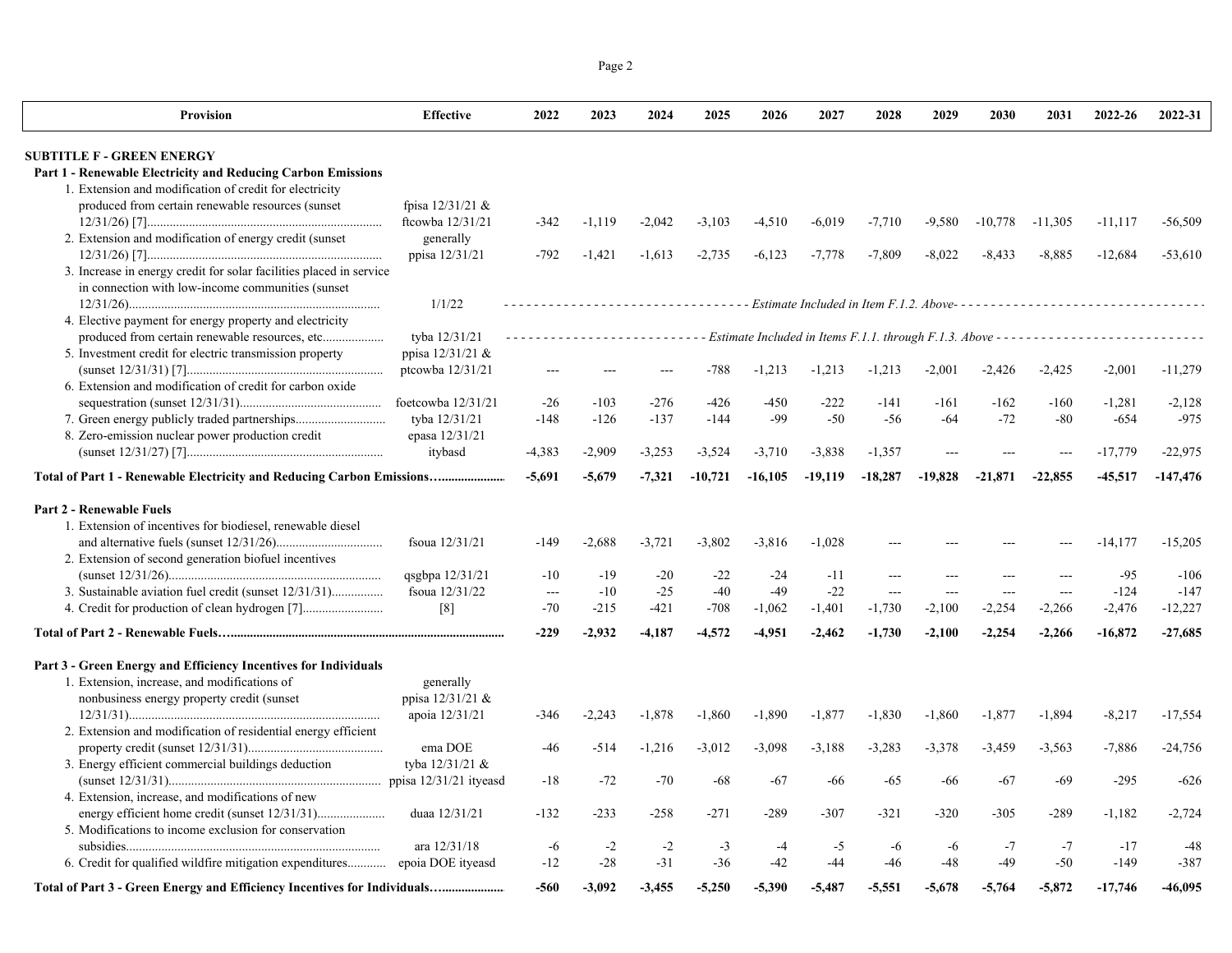| Provision                                                                            | <b>Effective</b>   | 2022     | 2023     | 2024      | 2025     | 2026                | 2027      | 2028      | 2029      | 2030                                                         | 2031      | 2022-26    | 2022-31    |
|--------------------------------------------------------------------------------------|--------------------|----------|----------|-----------|----------|---------------------|-----------|-----------|-----------|--------------------------------------------------------------|-----------|------------|------------|
| Part 4 - Greening the Fleet and Alternative Vehicles                                 |                    |          |          |           |          |                     |           |           |           |                                                              |           |            |            |
| 1. Refundable new qualified plug-in electric drive motor                             | vaa 12/31/21 &     |          |          |           |          |                     |           |           |           |                                                              |           |            |            |
| vehicle credit for individuals (sunset 12/31/31) [7]                                 | vaa 12/31/22       | $-179$   | $-826$   | $-576$    | $-709$   | $-832$              | $-1,001$  | $-1,171$  | $-1,304$  | $-1,447$                                                     | $-1,559$  | $-3,123$   | $-9,606$   |
| 2. Credit for previously-owned qualified plug-in electric drive                      |                    |          |          |           |          |                     |           |           |           |                                                              |           |            |            |
|                                                                                      | vaa 12/31/21       | $-33$    | $-104$   | $-119$    | $-150$   | $-166$              | $-183$    | $-202$    | $-224$    | $-247$                                                       | $-269$    | $-572$     | $-1,696$   |
| 3. Qualified commercial electric vehicles (sunset 12/31/31)                          | vaa 12/31/21       | $-79$    | $-171$   | $-235$    | $-303$   | $-396$              | $-516$    | $-624$    | $-717$    | $-808$                                                       | $-914$    | $-1,184$   | $-4,762$   |
| 4. Qualified fuel cell motor vehicles (sunset 12/31/31)                              | ppisa 12/31/21     | $-4$     | $-7$     | $-8$      | $-9$     | $-11$               | $-4$      | $---$     | $---$     | $---$                                                        | $---$     | $-40$      | $-44$      |
| 5. Alternative fuel refueling property credit (sunset                                |                    |          |          |           |          |                     |           |           |           |                                                              |           |            |            |
|                                                                                      | ppisa 12/31/21     | -93      | $-404$   | $-461$    | $-523$   | $-591$              | $-666$    | $-749$    | $-837$    | $-932$                                                       | $-1.027$  | $-2,072$   | $-6,283$   |
| 6. Reinstatement and expansion of employer-provided fringe                           |                    |          |          |           |          |                     |           |           |           |                                                              |           |            |            |
|                                                                                      | tyba 12/31/21      | $-20$    | $-21$    | $-23$     | $-24$    | $-16$               | $-16$     | $-18$     | $-18$     | $-19$                                                        | $-19$     | $-103$     | $-194$     |
| 7. Credit for certain new electric bicycles (sunset 12/31/25) ppisa 12/21/21 ityeasd |                    | $-254$   | $-683$   | $-889$    | $-1,157$ | $-1,126$            | $-8$      | $-7$      | $-6$      | $-6$                                                         | $-4$      | $-4,108$   | $-4,139$   |
|                                                                                      |                    | $-662$   | $-2,216$ | $-2,311$  | $-2,875$ | $-3,138$            | $-2,394$  | $-2,771$  | $-3,106$  | $-3,459$                                                     | $-3,792$  | $-11,202$  | $-26,724$  |
| Part 5 - Investment in the Green Workforce                                           |                    |          |          |           |          |                     |           |           |           |                                                              |           |            |            |
| 1. Extension of the advanced energy project credit [7][10]                           | 1/1/22             | $-1,476$ | $-2,053$ | $-1,184$  | $-787$   | -796                | $-528$    | -380      | $-240$    | $-169$                                                       | $-36$     | $-6,296$   | $-7,649$   |
| 2. Labor costs of installing mechanical insulation property                          |                    |          |          |           |          |                     |           |           |           |                                                              |           |            |            |
|                                                                                      |                    | $-371$   | $-745$   | $-939$    | $-1,099$ | $-813$              | $-532$    | -480      | $-428$    | $-326$                                                       | $-207$    | $-3,967$   | $-5,940$   |
| 3. Advanced manufacturing investment credit                                          |                    |          |          |           |          |                     |           |           |           |                                                              |           |            |            |
|                                                                                      | $[11]$             | $-1,501$ | $-2,706$ | $-2,931$  | $-2,842$ | $-913$              | 115       | 130       | 145       | 151                                                          | 157       | $-10,895$  | $-10,197$  |
| 4. Advanced manufacturing production credit                                          |                    |          |          |           |          |                     |           |           |           |                                                              |           |            |            |
|                                                                                      | cpasa 12/31/21     | $-224$   | $-353$   | $-366$    | $-390$   | $-422$              | $-444$    | $-458$    | $-396$    | $-289$                                                       | $-172$    | $-1,755$   | $-3,515$   |
|                                                                                      |                    |          |          |           |          |                     |           |           |           |                                                              |           |            |            |
|                                                                                      |                    | $-3,572$ | $-5,857$ | $-5,420$  | $-5,118$ | $-2,944$            | -1,389    | $-1,188$  | $-919$    | $-633$                                                       | $-258$    | $-22,913$  | $-27,301$  |
| Part 6 - Qualified Environmental Justice Credit (sunset                              |                    |          |          |           |          |                     |           |           |           |                                                              |           |            |            |
|                                                                                      | 1/1/22             |          | $-529$   | $-846$    | $-952$   | $-1,005$            | $-1,057$  | $-1,057$  | $-1,057$  | $-1,057$                                                     | $-1,057$  | $-3,331$   | $-8,618$   |
|                                                                                      | 7/1/22             | 290      | 1,229    | 1,280     | 1,323    | 1,357               | 1,390     | 1,424     | 1,459     | 1,494                                                        | 1,530     | 5,479      | 12,776     |
| Part 8 - Incentives for Clean Electricity and Clean Transportation                   |                    |          |          |           |          |                     |           |           |           |                                                              |           |            |            |
|                                                                                      | $[12]$             |          |          |           |          |                     |           | $-19$     | $-546$    | $-1,878$                                                     | $-3,558$  |            | $-6,002$   |
|                                                                                      | $\lceil 12 \rceil$ |          |          |           |          |                     | $-723$    | $-1.082$  | $-8,774$  | $-13.127$                                                    | $-13.519$ |            | $-37.225$  |
| 3. Increase in clean electricity investment credit for facilities                    |                    |          |          |           |          |                     |           |           |           |                                                              |           |            |            |
| placed in service in connection with low-income                                      |                    |          |          |           |          |                     |           |           |           |                                                              |           |            |            |
|                                                                                      | 1/1/27             |          |          |           |          |                     |           |           |           | - Estimate Included in Item F.8.2. Above - - - - - - - - - - |           |            |            |
| 4. Cost recovery for qualified facilities, qualified property, and                   |                    |          |          |           |          |                     |           |           |           |                                                              |           |            |            |
|                                                                                      | fappisa $12/31/26$ |          |          |           |          |                     | -26       | $-83$     | $-134$    | $-171$                                                       | $-211$    |            | $-624$     |
|                                                                                      | tfpa 12/31/26      |          |          |           |          |                     | $-1,513$  | $-2,130$  | $-2,229$  | $-2,346$                                                     | $-1,616$  |            | $-9,834$   |
| Total of Part 8 - Incentives for Clean Electricity and Clean Transportation          |                    |          |          |           |          |                     | $-2,262$  | $-3,314$  | $-11,684$ | $-17,522$                                                    | $-18,904$ |            | $-53,685$  |
|                                                                                      |                    | -10,424  | -19.076  | $-22,261$ |          | $-28,164$ $-32,176$ | $-32,780$ | $-32,473$ | -42,913   | -51,066                                                      | -53,474   | $-112.102$ | $-324,808$ |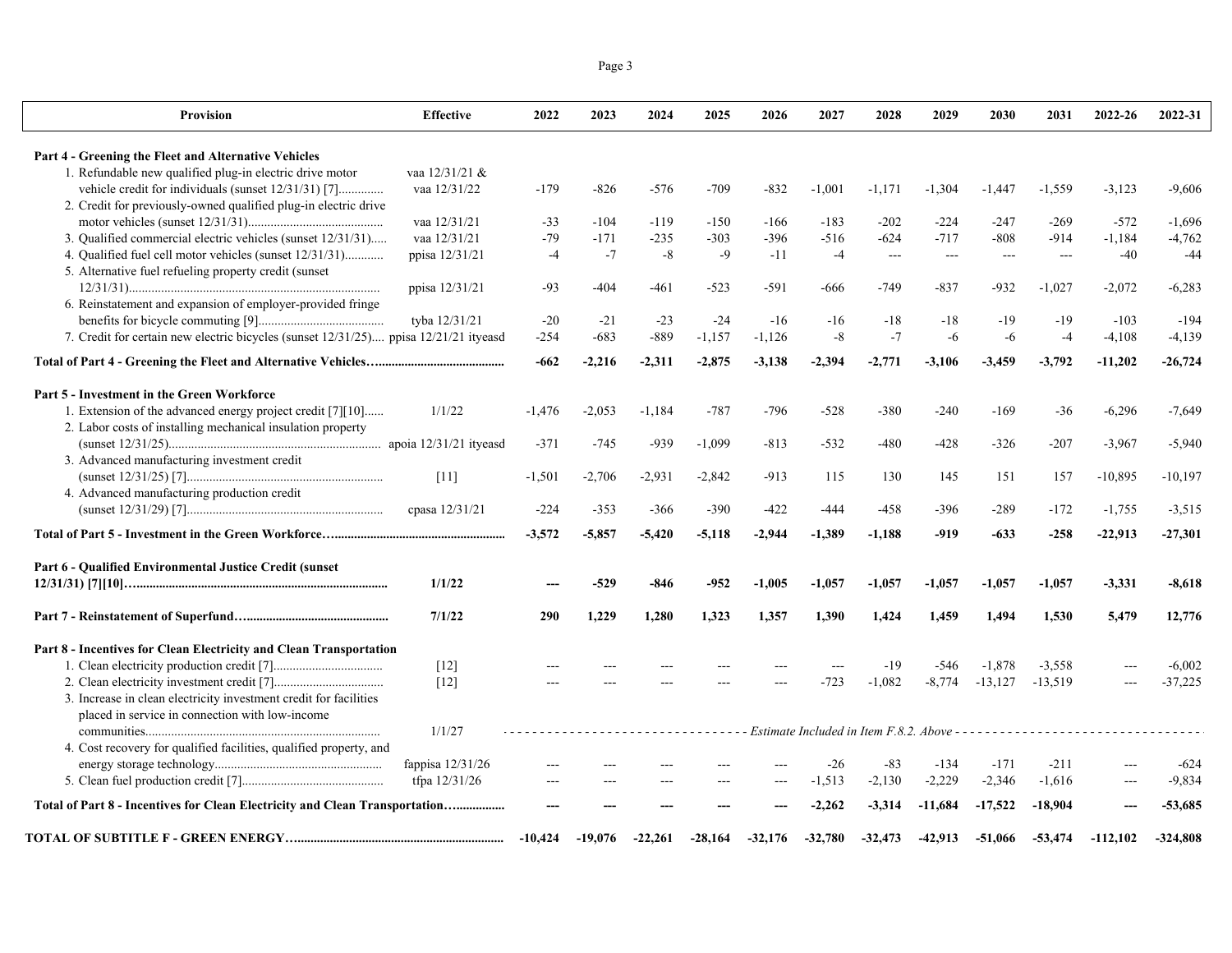| Provision                                                                                                                                                                                                                                                                                                                                                                                                                                                                                                                                                                                                            | <b>Effective</b>                                                                                                    | 2022       | 2023      | 2024           | 2025            | 2026                                                                    | 2027                    | 2028     | 2029          | 2030                                                                        | 2031              | 2022-26                                                                                                                                                                                                                                                                                                                                                                                                                                                             | 2022-31            |
|----------------------------------------------------------------------------------------------------------------------------------------------------------------------------------------------------------------------------------------------------------------------------------------------------------------------------------------------------------------------------------------------------------------------------------------------------------------------------------------------------------------------------------------------------------------------------------------------------------------------|---------------------------------------------------------------------------------------------------------------------|------------|-----------|----------------|-----------------|-------------------------------------------------------------------------|-------------------------|----------|---------------|-----------------------------------------------------------------------------|-------------------|---------------------------------------------------------------------------------------------------------------------------------------------------------------------------------------------------------------------------------------------------------------------------------------------------------------------------------------------------------------------------------------------------------------------------------------------------------------------|--------------------|
| <b>SUBTITLE G - SOCIAL SAFETY NET</b><br>Part 1 - Child Tax Credit: Extend and modify ARP modifications<br>to CTC, income lookback for phase out, expanded safe harbor,<br>fully advanced credit with MAGI limit, no child SSN requirement<br>(sunset 12/31/22); no child SSN requirement, full refundability of<br>CTC (not the \$500 credit) (taxable years beginning after                                                                                                                                                                                                                                        | tyba 12/31/21                                                                                                       | $-101,390$ | -28,936   | $-12,236$      | $-11,714$       | $-12,669$                                                               | -3,604                  | $-3,527$ | $-3,503$      | $-3,515$                                                                    | $-3,551$          | $-166,945$                                                                                                                                                                                                                                                                                                                                                                                                                                                          | -184,646           |
| Part 2 - Earned Income Tax Credit                                                                                                                                                                                                                                                                                                                                                                                                                                                                                                                                                                                    |                                                                                                                     |            |           |                |                 |                                                                         |                         |          |               |                                                                             |                   |                                                                                                                                                                                                                                                                                                                                                                                                                                                                     |                    |
| 1. Certain improvements to the earned income tax credit<br>2. Funds for administration of earned income tax credits in the                                                                                                                                                                                                                                                                                                                                                                                                                                                                                           | tyba 12/31/21                                                                                                       | $-578$     | $-12,693$ |                |                 |                                                                         |                         |          |               |                                                                             |                   | $-13,271$                                                                                                                                                                                                                                                                                                                                                                                                                                                           | $-13,271$          |
|                                                                                                                                                                                                                                                                                                                                                                                                                                                                                                                                                                                                                      | pmf cyba 12/31/21                                                                                                   |            | $-5$      | $-5$           | $-5$            | $-5$                                                                    | $-5$                    | $-5$     | $-5$          | $-5$                                                                        | $-5$              | $-20$                                                                                                                                                                                                                                                                                                                                                                                                                                                               | $-4.5$             |
|                                                                                                                                                                                                                                                                                                                                                                                                                                                                                                                                                                                                                      |                                                                                                                     | -578       | $-12,698$ | $-5$           | $-5$            | $-5$                                                                    | $-5$                    | $-5$     | $-5$          | $-5$                                                                        | -5                | $-13,291$                                                                                                                                                                                                                                                                                                                                                                                                                                                           | $-13,316$          |
| Part 3 - Expanding Access to Health Coverage and<br><b>Lowering Costs</b><br>1. Improve affordability and reduce premium costs of<br>health insurance for consumers (sunset 12/31/25)<br>2. Modification of employer sponsored coverage affordability<br>test in health insurance premium tax credit (sunset<br>3. Treatment of lump-sum Social Security benefits in<br>4. Temporary expansion of health insurance premium tax<br>credits for certain low-income populations (sunset 12/31/25)<br>5. Special rule for individuals receiving unemployment<br>7. Exclusion of certain dependent income for purposes of | tyba 12/31/21<br>tyba 12/31/21<br>tyba 12/31/21<br>tyba 12/31/21<br>tyba 12/31/21<br>cmba 12/31/21<br>tyba 12/31/22 | $-8$       | $-18$     | $-19$          | $-20$           | - Estimate to be Provided by the Congressional Budget Office -<br>$-31$ | $-44$                   | $-47$    | -49           | $-52$<br>- Estimate to be Provided by the Congressional Budget Office - - - | -56               | ---------------------- Estimate to be Provided by the Congressional Budget Office ------------------------<br>----------------------- Estimate to be Provided by the Congressional Budget Office --------------------------<br>----------------------Estimate to be Provided by the Congressional Budget Office -------------------------<br>----------------------- Estimate to be Provided by the Congressional Budget Office --------------------------<br>$-96$ | $-344$             |
| Total of Part 3 - Expanding Access to Health Coverage and                                                                                                                                                                                                                                                                                                                                                                                                                                                                                                                                                            |                                                                                                                     |            |           |                |                 |                                                                         |                         |          |               |                                                                             |                   |                                                                                                                                                                                                                                                                                                                                                                                                                                                                     |                    |
| Part 4 - Pathway to Practice Training Programs -<br>Establishing rural and underserved pathway to practice training<br>programs for post-baccalaureate students, medical students,<br><b>Part 5 - Higher Education</b>                                                                                                                                                                                                                                                                                                                                                                                               | tyba DOE                                                                                                            | -8         | $-18$     | $-19$<br>$-74$ | $-20$<br>$-165$ | -31<br>$-262$                                                           | $-387$                  | $-589$   | -49<br>$-844$ | $-52$<br>$-1,136$                                                           | $-56$<br>$-1.420$ | -96<br>$-500$                                                                                                                                                                                                                                                                                                                                                                                                                                                       | $-344$<br>$-4,877$ |
| 1. Credit for public university research infrastructure                                                                                                                                                                                                                                                                                                                                                                                                                                                                                                                                                              | qccma 12/31/21                                                                                                      | $-33$      | $-37$     | $-36$          | -36             | -26                                                                     | $\overline{\mathsf{q}}$ |          |               |                                                                             |                   | -168                                                                                                                                                                                                                                                                                                                                                                                                                                                                | $-177$             |
| 2. Treatment of Federal Pell Grants for income tax purposes                                                                                                                                                                                                                                                                                                                                                                                                                                                                                                                                                          | tyba 12/31/21                                                                                                       | -6         | $-229$    | $-225$         | $-215$          | $-205$                                                                  |                         |          |               |                                                                             |                   | $-880$                                                                                                                                                                                                                                                                                                                                                                                                                                                              | $-880$             |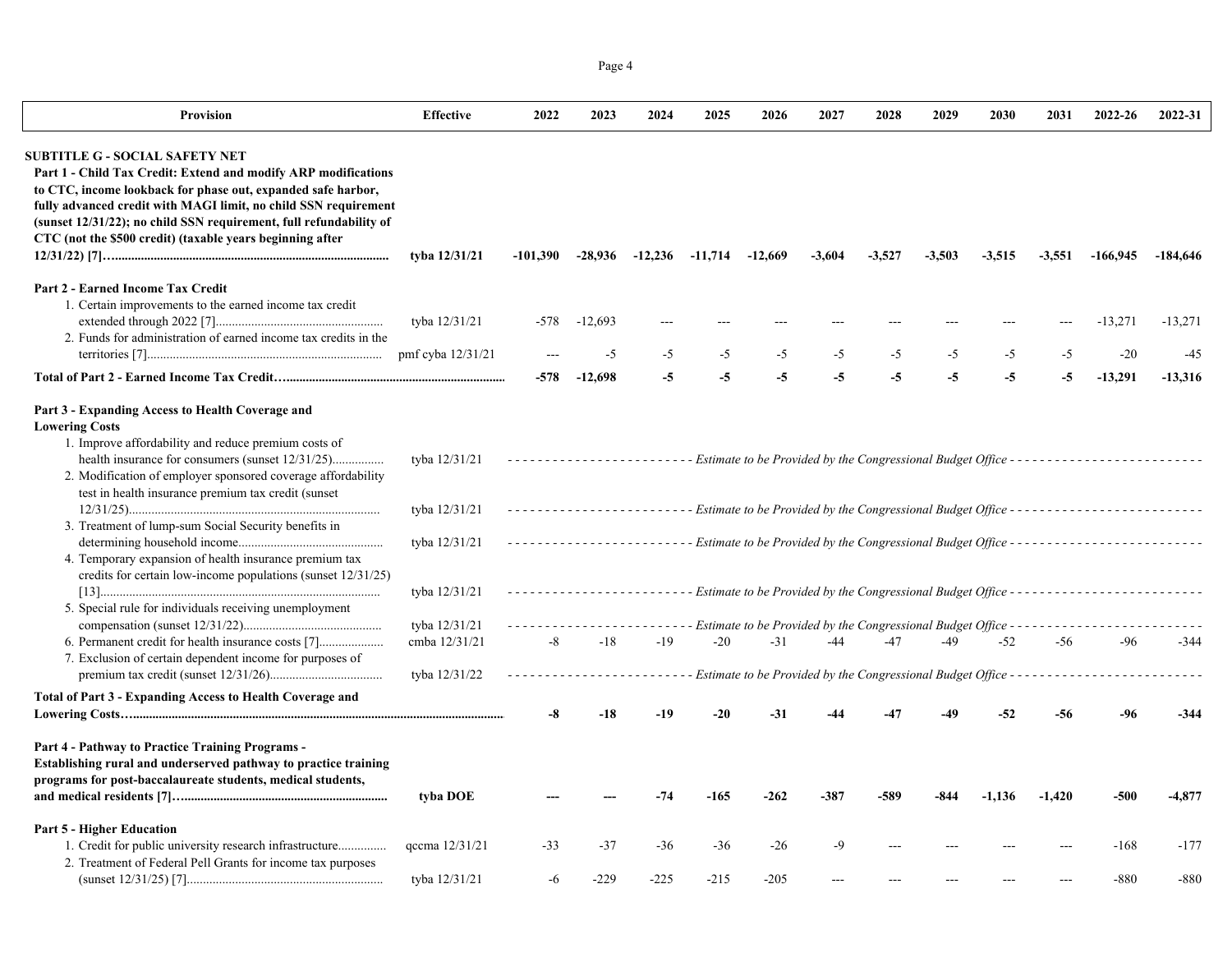|--|--|--|--|

| Provision                                                          | <b>Effective</b>    | 2022                                                                     | 2023     | 2024     | 2025                | 2026      | 2027     | 2028                                       | 2029     | 2030     | 2031     | 2022-26   | 2022-31    |
|--------------------------------------------------------------------|---------------------|--------------------------------------------------------------------------|----------|----------|---------------------|-----------|----------|--------------------------------------------|----------|----------|----------|-----------|------------|
| 3. Repeal of denial of American Opportunity Tax Credit on          |                     |                                                                          |          |          |                     |           |          |                                            |          |          |          |           |            |
|                                                                    | tyba 12/31/21       | $-3$                                                                     | $-21$    | $-21$    | $-20$               | $-20$     | $-20$    | $-20$                                      | -19      | $-18$    | $-18$    | $-85$     | $-180$     |
|                                                                    |                     | $-42$                                                                    | $-287$   | $-282$   | $-271$              | $-251$    | $-29$    | $-20$                                      | $-19$    | $-18$    | $-18$    | $-1,133$  | $-1,237$   |
|                                                                    |                     |                                                                          |          |          |                     |           |          |                                            |          |          |          |           |            |
| Part 6 - Compromise on Deduction for State and Local Taxes         | tyba 12/31/20       | ------------------------------ Proposal Requires Further Specification - |          |          |                     |           |          |                                            |          |          | .        |           |            |
|                                                                    |                     |                                                                          | -41,939  |          | $-12,616$ $-12,175$ | $-13,218$ | $-4.069$ | $-4,188$                                   | $-4,420$ | $-4,726$ | $-5,050$ | -181,965  | $-204,420$ |
| <b>SUBTITLE H - RESPONSIBLY FUNDING OUR PRIORITIES</b>             |                     |                                                                          |          |          |                     |           |          |                                            |          |          |          |           |            |
| Part 1 - Corporate and International Tax Reforms                   |                     |                                                                          |          |          |                     |           |          |                                            |          |          |          |           |            |
| A. Corporate Provisions                                            |                     |                                                                          |          |          |                     |           |          |                                            |          |          |          |           |            |
|                                                                    | tyba 12/31/22       | 4,805                                                                    | 53,747   | 46,526   | 30,204              | 22,133    | 20,190   | 23,327                                     | 28,007   | 32,644   | 35,998   | 157,415   | 297,581    |
|                                                                    | rosa 12/31/21       | 8,212                                                                    | 11,782   | 12,011   | 12,343              | 13,149    | 13,632   | 13,569                                     | 13,208   | 13,051   | 13,267   | 57,497    | 124,226    |
| B. Limitations on Deduction for Interest Expense                   | tyba 12/31/22       | $\overline{a}$                                                           | 1,278    | 2,628    | 2,763               | 2,737     | 2,669    | 2,758                                      | 2,859    | 2,890    | 2,885    | 9,406     | 23,467     |
| C. Outbound International Provisions                               |                     |                                                                          |          |          |                     |           |          |                                            |          |          |          |           |            |
| 1. Modifications to deduction for foreign-derived                  |                     |                                                                          |          |          |                     |           |          |                                            |          |          |          |           |            |
| intangible income and global intangible low-taxed income           | $[14]$              | ---                                                                      | 12,597   | 26,422   | 28,687              | 20,624    | 11,481   | 11,432                                     | 11,109   | 11,000   | 10,926   | 88,330    | 144,278    |
| 2. Repeal of election for 1-month deferral in determination        |                     |                                                                          |          |          |                     |           |          |                                            |          |          |          |           |            |
| of taxable year of specified foreign corporations                  | tyosfcba 11/30/22   | $\sim$                                                                   | 3,353    | 3,353    | $[15]$              |           |          |                                            |          |          | $---$    | 6,706     | 6,706      |
| 3. Modifications of foreign tax credit rules applicable to certain |                     |                                                                          |          |          |                     |           |          |                                            |          |          |          |           |            |
| taxpayers receiving specific economic benefits                     | apoaa 12/31/21      | 217                                                                      | 438      | 469      | 619                 | 802       | 769      | 903                                        | 941      | 772      | 791      | 2,545     | 6,721      |
| 4. Modifications to foreign tax credit limitations                 | $[16]$              | $-18$                                                                    | 741      | 1,708    | 2,098               | 2,096     | 1,688    | 1,299                                      | 1,059    | 944      | 1,159    | 6,624     | 12,773     |
| 5. Foreign oil and gas extraction income and foreign oil           |                     |                                                                          |          |          |                     |           |          |                                            |          |          |          |           |            |
| related income to include oil shale and tar sands                  | tyba 12/31/21       |                                                                          |          |          |                     |           |          | Estimate Included in Item H.1.C.6. Below - |          |          |          |           |            |
| 6. Modifications to inclusion of global intangible                 |                     |                                                                          |          |          |                     |           |          |                                            |          |          |          |           |            |
|                                                                    | [17]                | 150                                                                      | 1,273    | 4,102    | 6,175               | 5,997     | 5,896    | 6,837                                      | 8,022    | 8,838    | 9,691    | 17,697    | 56,980     |
| 7. Modifications to determination of deemed paid credit            |                     |                                                                          |          |          |                     |           |          |                                            |          |          |          |           |            |
| for taxes properly attributable to tested income                   | [18]                | ---                                                                      | $-1,514$ | $-3,155$ | $-3,250$            | $-3,057$  | $-3,022$ | $-3,194$                                   | $-3,350$ | $-3,397$ | $-3,255$ | $-10,976$ | $-27,194$  |
| 8. Modifications related to deduction for foreign source portion   |                     |                                                                          |          |          |                     |           |          |                                            |          |          |          |           |            |
| of dividends and controlled foreign corporations status            | $[19]$              | -7                                                                       | 15       | 15       | 16                  | 16        | 17       | 17                                         | 18       | 18       | 19       | 69        | 158        |
| 9. Limitation on foreign base company sales and                    |                     |                                                                          |          |          |                     |           |          |                                            |          |          |          |           |            |
|                                                                    | [20]                | $\mathbf{Q}$                                                             | 814      | 1,754    | 1,913               | 1,534     | 1,144    | 1,162                                      | 1,190    | 1,232    | 1,287    | 6,025     | 12,041     |
| D. Inbound International Provisions                                |                     |                                                                          |          |          |                     |           |          |                                            |          |          |          |           |            |
|                                                                    | tyba 12/31/21       | $-1,633$                                                                 | $-2,531$ | 1,529    | 7,233               | 9,260     | 9,412    | 10,191                                     | 10,578   | 11,144   | 11,904   | 13,858    | 67,088     |
| E. Other Business Tax Provisions                                   |                     |                                                                          |          |          |                     |           |          |                                            |          |          |          |           |            |
| 1. Credit for clinical testing of orphan drugs limited to first    |                     |                                                                          |          |          |                     |           |          |                                            |          |          |          |           |            |
|                                                                    | tyba 12/31/21       | 88                                                                       | 186      | 208      | 234                 | 260       | 286      | 314                                        | 346      | 380      | 418      | 975       | 2,720      |
| 2. Modifications to treatment of certain                           | lai tyba 12/31/21 & |                                                                          |          |          |                     |           |          |                                            |          |          |          |           |            |
|                                                                    | lo/a DOE            | 25                                                                       | 165      | 172      | 179                 | 186       | 193      | 201                                        | 209      | 217      | 226      | 726       | 1,773      |
| 3. Adjusted basis limitation for divisive reorganization           | roo/a DOE           | 689                                                                      | 1,294    | 1,769    | 1,917               | 1,944     | 1,975    | 2,006                                      | 2,037    | 2,069    | 2,103    | 7,613     | 17,803     |
| 4. Modifications to exemption for portfolio interest               | oia DOE             | 576                                                                      | 876      | 405      | 118                 | 25        | 20       | 16                                         | 13       | 10       | 8        | 2,000     | 2,067      |
|                                                                    | pma 12/31/22        | $\overline{4}$                                                           | 9        | 9        | 9                   | 9         | 10       | 10                                         | 10       | 10       | 10       | 41        | 90         |
| 6. Adjustments to earnings and profits of controlled               |                     |                                                                          |          |          |                     |           |          |                                            |          |          |          |           |            |
|                                                                    | $[21]$              | 150                                                                      | 325      | 375      | 425                 | 475       | 525      | 575                                        | 625      | 675      | 725      | 1.750     | 4,875      |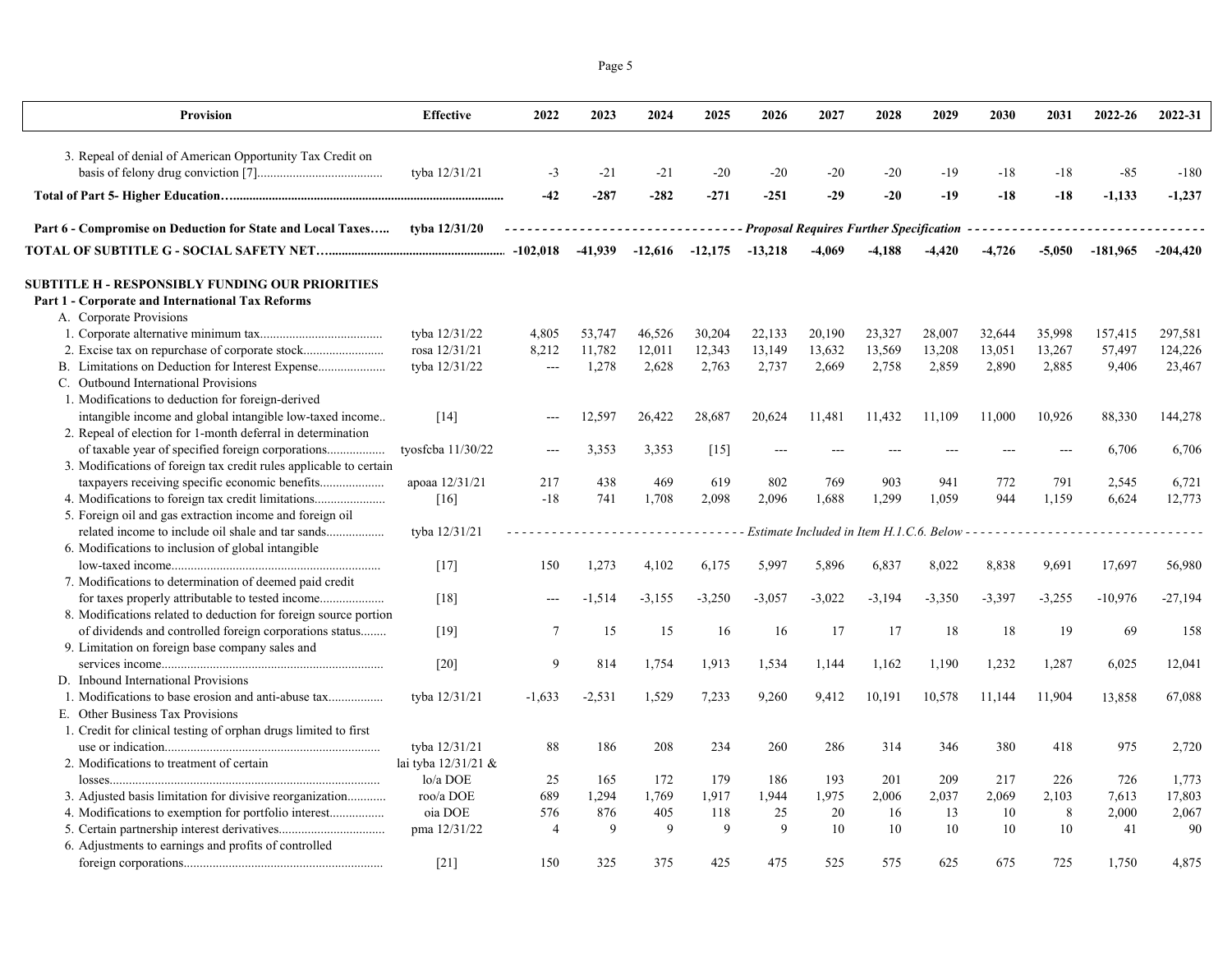| Provision                                                             | <b>Effective</b>  | 2022      | 2023      | 2024      | 2025      | 2026           | 2027    | 2028    | 2029                                                                                          | 2030   | 2031   | $2022 - 26$ | 2022-31  |
|-----------------------------------------------------------------------|-------------------|-----------|-----------|-----------|-----------|----------------|---------|---------|-----------------------------------------------------------------------------------------------|--------|--------|-------------|----------|
| 7. Certain dividends from controlled foreign corporations to          |                   |           |           |           |           |                |         |         |                                                                                               |        |        |             |          |
| United States shareholders treated as extraordinary                   |                   |           |           |           |           |                |         |         |                                                                                               |        |        |             |          |
|                                                                       | $[22]$            |           |           |           |           |                |         |         | Estimate Included in Item H.1.C.4. Above -                                                    |        |        |             |          |
| 8. Limitation on certain special rules for section 1202               | generally         |           |           |           |           |                |         |         |                                                                                               |        |        |             |          |
|                                                                       | saeoa 9/13/21     | 69        | 470       | 517       | 572       | 639            | 698     | 705     | 710                                                                                           | 677    | 661    | 2,267       | 5,718    |
|                                                                       | generally csa DOE |           |           |           |           |                |         |         | Estimate Included in Item H.1.E.12. Below                                                     |        |        |             |          |
|                                                                       | tyba 12/31/21     | 628       | 1,267     | 1,276     | 1,313     | 1,434          | 1,601   | 1,788   | 2,011                                                                                         | 2,248  | 2,457  | 5,919       | 16,023   |
|                                                                       | sdata 12/31/21    | 3,226     | 4,946     | 2,725     | 1,626     | 1,074          | 804     | 653     | 587                                                                                           | 562    | 559    | 13,597      | 16,762   |
| 12. Research and experimental expenditures                            |                   |           |           |           |           |                |         |         |                                                                                               |        |        |             |          |
|                                                                       | <b>DOE</b>        | -29,091   | $-39,856$ | $-32,161$ | $-24,133$ | 19,284         | 38,009  | 29,958  | 19,853                                                                                        | 9,269  | 4,851  | $-105,956$  | $-4,016$ |
| 13. Modifications to rules relating to expatriated entities and       |                   |           |           |           |           |                |         |         |                                                                                               |        |        |             |          |
|                                                                       | tyba 12/31/21     | 50        | 96        | 113       | 156       | 202            | 252     | 279     | 242                                                                                           | 201    | 198    | 618         | 1,790    |
|                                                                       |                   |           |           |           |           |                |         |         |                                                                                               |        |        |             |          |
|                                                                       |                   | $-11,837$ | 51,771    | 72,770    | 71,217    | 100,823        | 108,249 | 104,806 | 100,284                                                                                       | 95,454 | 96,888 | 284,746     | 790,430  |
| Part 2 - Tax Increases for High-Income Individuals                    |                   |           |           |           |           |                |         |         |                                                                                               |        |        |             |          |
| 1. Application of net investment income tax to trade or               |                   |           |           |           |           |                |         |         |                                                                                               |        |        |             |          |
| business income of certain high income individuals                    | tyba 12/31/21     | 12,742    | 19,543    | 21,734    | 24,050    | 25,861         | 27,966  | 28,997  | 29,675                                                                                        | 30,439 | 31,156 | 103,930     | 252,163  |
| 2. Limitations on excess business losses of noncorporate              |                   |           |           |           |           |                |         |         |                                                                                               |        |        |             |          |
| taxpayers made permanent, with carryforward                           |                   |           |           |           |           |                |         |         |                                                                                               |        |        |             |          |
|                                                                       | tyba 12/31/20     | 3,127     | 2,046     | 2,123     | 2,204     | 2,288          | 21,665  | 31,221  | 30,130                                                                                        | 31,909 | 33,563 | 11,788      | 160,276  |
| 3. Surcharge on high income individuals, estates, and trusts          |                   |           |           |           |           |                |         |         |                                                                                               |        |        |             |          |
| (initial surtax on AGI of 5% in excess of \$10,000,000 and            |                   |           |           |           |           |                |         |         |                                                                                               |        |        |             |          |
| additional surtax of 3% on AGI in excess of \$25,000,000).            | tyba 12/31/21     | 40,035    | $-18,667$ | 22,215    | 23,436    | 24,332         | 24,223  | 25,465  | 27,540                                                                                        | 28,779 | 30,413 | 91,350      | 227,771  |
|                                                                       |                   | 55,904    | 2,922     | 46,072    | 49,690    | 52,481         | 73,854  | 85,683  | 87,345                                                                                        | 91,127 | 95,132 | 207,068     | 640,210  |
| Part 3 - Modifications of Rules Relating to Retirement Plans          |                   |           |           |           |           |                |         |         |                                                                                               |        |        |             |          |
| A. Limitations on High-Income Taxpayers with Large                    |                   |           |           |           |           |                |         |         |                                                                                               |        |        |             |          |
| <b>Retirement Account Balances</b>                                    |                   |           |           |           |           |                |         |         |                                                                                               |        |        |             |          |
| 1. Contribution limit for individual retirement plans of              | tyba 12/31/28 &   |           |           |           |           |                |         |         |                                                                                               |        |        |             |          |
| high-income taxpayers with large account balances                     | pyba 12/31/28     |           |           |           |           |                |         |         | -----------------------------Estimate Included in Item H.3.A.2. Below ----------------------- |        |        |             |          |
| 2. Increase in minimum required distributions for                     |                   |           |           |           |           |                |         |         |                                                                                               |        |        |             |          |
| high-income taxpayers with large retirement account                   | tyba 12/31/28 &   |           |           |           |           |                |         |         |                                                                                               |        |        |             |          |
|                                                                       | pyba 12/31/28     |           |           |           |           |                |         |         | 3,269                                                                                         | 2,713  | 1,362  |             | 7,344    |
| B. Other Provisions Relating to Individual Retirement Plans           |                   |           |           |           |           |                |         |         |                                                                                               |        |        |             |          |
| 1. Tax treatment of rollovers to Roth IRAs and accounts               | $[23]$            | 73        | 151       | 177       | 195       | 211            | 227     | 239     | 251                                                                                           | 322    | 878    | 808         | 2,724    |
| 2. Statute of limitations with respect to IRA noncompliance           | $[24]$            | $[15]$    |           | - 1       |           | $\overline{1}$ |         |         | $\overline{1}$                                                                                |        | - 1    | 3           | 7        |
| 3. IRA owners treated as disqualified persons for purposes of         |                   |           |           |           |           |                |         |         |                                                                                               |        |        |             |          |
|                                                                       | toa 12/31/21      |           |           |           |           |                |         |         | 2                                                                                             |        |        |             |          |
| Total of Part 3 - Modifications of Rules Relating to Retirement Plans |                   | 73        | 153       | 179       | 196       | 213            | 229     | 241     | 3,522                                                                                         | 3,038  | 2,242  | 815         | 10,087   |
|                                                                       |                   |           |           |           |           |                |         |         |                                                                                               |        |        |             |          |
| Part 4 - Funding the Internal Revenue Service and Improving           |                   |           |           |           |           |                |         |         |                                                                                               |        |        |             |          |
| <b>Taxpayer Compliance</b>                                            |                   |           |           |           |           |                |         |         |                                                                                               |        |        |             |          |
| 1. Enhancement of Internal Revenue Service resources                  | <b>DOE</b>        |           |           |           |           |                |         |         | ------ Estimate to be Provided by the Congressional Budget Office ---------                   |        |        |             |          |
| 2. Application of backup withholding with respect to third            |                   |           |           |           |           |                |         |         |                                                                                               |        |        |             |          |
|                                                                       | cyba 12/31/21     | $-2$      | $-1$      | $[4]$     | $[4]$     | $[4]$          | $[4]$   | $[4]$   | $[4]$                                                                                         | $[4]$  | $[4]$  | $-3$        |          |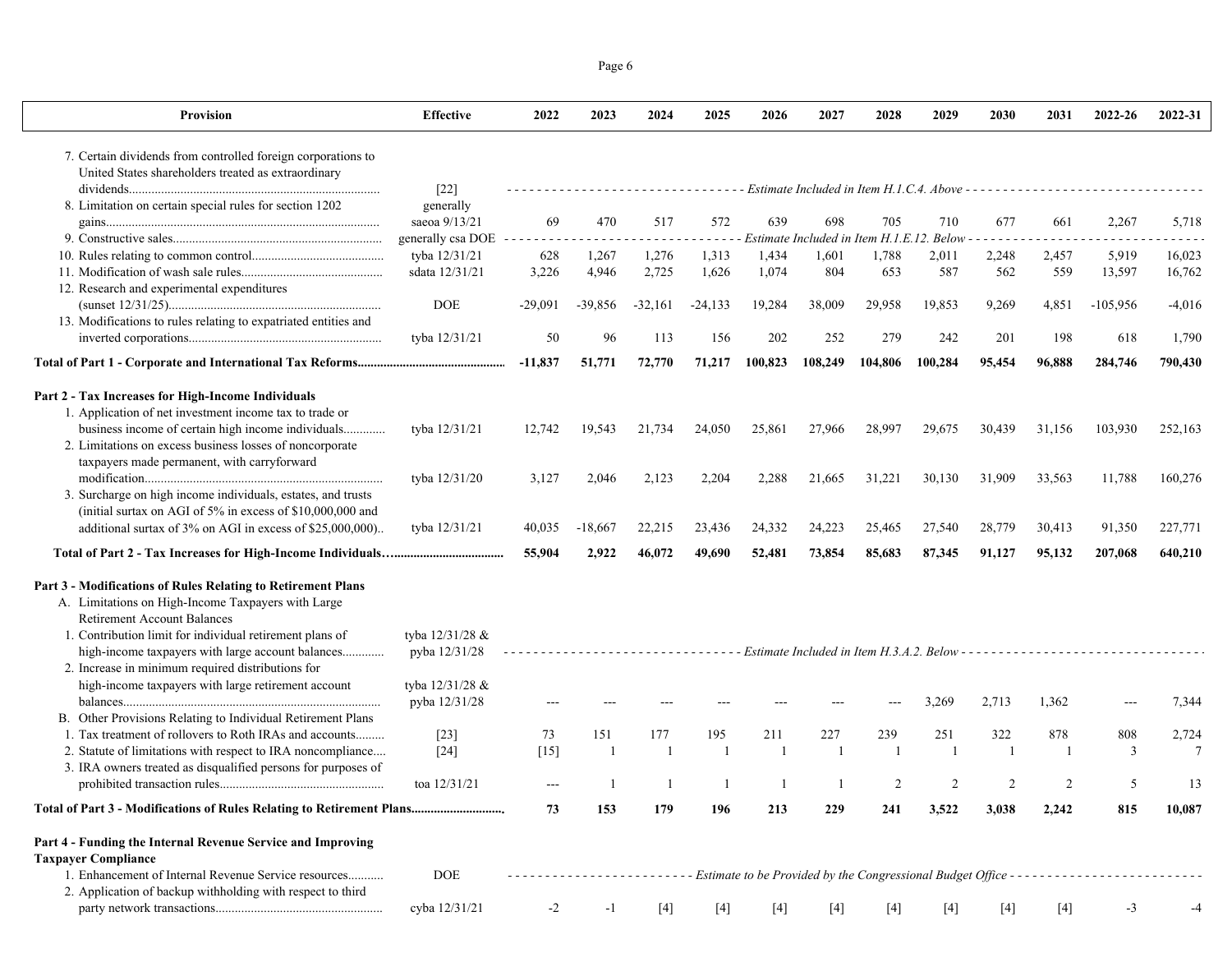| Provision                                                        | <b>Effective</b>      | 2022   | 2023     | 2024                                                                                                                                                                                                                                             | 2025    | 2026    | 2027    | 2028    | 2029    | 2030    | 2031    | 2022-26  | 2022-31           |
|------------------------------------------------------------------|-----------------------|--------|----------|--------------------------------------------------------------------------------------------------------------------------------------------------------------------------------------------------------------------------------------------------|---------|---------|---------|---------|---------|---------|---------|----------|-------------------|
| 3. Modification of procedural requirements relating to           |                       |        |          |                                                                                                                                                                                                                                                  |         |         |         |         |         |         |         |          |                   |
|                                                                  | $[25]$                | 201    | 221      | 113                                                                                                                                                                                                                                              | 116     | 119     | 122     | 125     | 128     | 132     | 135     | 771      | 1,414             |
| Total of Part 4 - Funding the Internal Revenue Service and       |                       |        |          |                                                                                                                                                                                                                                                  |         |         |         |         |         |         |         |          |                   |
|                                                                  |                       | 199    | 220      | 113                                                                                                                                                                                                                                              | 116     | 119     | 122     | 125     | 128     | 132     | 135     | 768      | 1,410             |
| <b>Part 5 - Other Provisions</b>                                 |                       |        |          |                                                                                                                                                                                                                                                  |         |         |         |         |         |         |         |          |                   |
| 1. Modifications to limitation on deduction of excessive         |                       |        |          |                                                                                                                                                                                                                                                  |         |         |         |         |         |         |         |          |                   |
|                                                                  | tyba 12/31/21         | 315    | 639      | 656                                                                                                                                                                                                                                              | 674     | 683     | 692     | 868     | 881     | 893     | 905     | 2,966    | 7,205             |
| 2. Extension of tax to fund Black Lung Disability Trust          |                       |        |          |                                                                                                                                                                                                                                                  |         |         |         |         |         |         |         |          |                   |
|                                                                  | sa 12/31/21           | 101    | 137      | 135                                                                                                                                                                                                                                              | 131     | 32      | $--$    | ---     | $---$   | $---$   | $---$   | 536      | 536               |
| 3. Prohibited transactions relating to holding DISC or FSC in    |                       |        |          |                                                                                                                                                                                                                                                  |         |         |         |         |         |         |         |          |                   |
|                                                                  | saoiaoho/a $12/31/21$ | 39     | 95       | 126                                                                                                                                                                                                                                              | 157     | 187     | 217     | 249     | 277     | 292     | 301     | 605      | 1,940             |
| 4. Clarification of treatment of DISC gain and distributions of  |                       |        |          |                                                                                                                                                                                                                                                  |         |         |         |         |         |         |         |          |                   |
|                                                                  | goda 12/31/21         | 41     | 86       | 92                                                                                                                                                                                                                                               | 95      | 96      | 97      | 99      | 101     | 103     | 106     | 410      | 915               |
| 5. Treatment of certain qualified sound recording productions    |                       |        |          |                                                                                                                                                                                                                                                  |         |         |         |         |         |         |         |          |                   |
|                                                                  | pci tyea DOE          | $-310$ | -59      | 6                                                                                                                                                                                                                                                | 43      | 112     | 86      | 43      | 21      | 11      | 12      | $-208$   | $-35$             |
| 6. Payment to certain individuals who dye fuel                   | $[28]$                | $[4]$  | $[4]$    | $[4] % \begin{center} \includegraphics[width=\linewidth]{imagesSupplemental/Imetad-Architecture.png} \end{center} % \vspace{-1em} \caption{The image shows the number of parameters of the estimators in the left and right.} \label{fig:lim} %$ | $[4]$   | $[4]$   | $[4]$   | $[4]$   | $[4]$   | $[4]$   | $[4]$   | $-2$     | $-4$              |
| 7. Treatment of financial guaranty insurance companies as        |                       |        |          |                                                                                                                                                                                                                                                  |         |         |         |         |         |         |         |          |                   |
| qualifying insurance corporations under passive foreign          | tyba 12/31/17 &       |        |          |                                                                                                                                                                                                                                                  |         |         |         |         |         |         |         |          |                   |
|                                                                  | rma DOE               | $[4]$  | $-2$     | $-4$                                                                                                                                                                                                                                             | $-5$    | $-8$    | $-9$    | $-12$   | $-14$   | $-14$   | -14     | $-18$    | $-81$             |
| 8. Extension of period of limitation for certain legally married |                       |        |          |                                                                                                                                                                                                                                                  |         |         |         |         |         |         |         |          |                   |
|                                                                  | <b>DOE</b>            | $-33$  | $-22$    | $  -$                                                                                                                                                                                                                                            | ---     |         |         |         |         |         |         | $-55$    | $-55$             |
| 9. Allow an above-the-line deduction of up to \$250 in union     |                       |        |          |                                                                                                                                                                                                                                                  |         |         |         |         |         |         |         |          |                   |
|                                                                  | tyba 12/31/21         | -66    | $-442$   | -442                                                                                                                                                                                                                                             | $-443$  | $-377$  | ---     | $- - -$ | $- - -$ | ---     | $- - -$ | $-1,770$ | $-1,770$          |
| 10. Temporary increase in employer-provided child care credit    |                       |        |          |                                                                                                                                                                                                                                                  |         |         |         |         |         |         |         |          |                   |
|                                                                  | tyba 12/31/21         | $-30$  | -41      | $-42$                                                                                                                                                                                                                                            | -43     | -11     |         |         |         |         |         | $-166$   | $-166$            |
| 11. Payroll credit for compensation of local news journalists    |                       |        |          |                                                                                                                                                                                                                                                  |         |         |         |         |         |         |         |          |                   |
|                                                                  | cqba DOE              | $-207$ | $-366$   | $-310$                                                                                                                                                                                                                                           | $-308$  | $-320$  | $-162$  |         |         |         |         | $-1,511$ | $-1,674$          |
| 12. Allow an above-the-line deduction of up to \$250 for         |                       |        |          |                                                                                                                                                                                                                                                  |         |         |         |         |         |         |         |          |                   |
|                                                                  | tyba 12/31/21         | $-111$ | $-742$   | $-756$                                                                                                                                                                                                                                           | $-650$  | $---$   | $---$   | $---$   | $---$   | $  -$   |         | $-2,259$ | $-2,259$          |
|                                                                  | apiori tyba DOE       | $-172$ | $-659$   | $-532$                                                                                                                                                                                                                                           | $-390$  | $-231$  | $-101$  | $-105$  | $-101$  | $-95$   | -66     | $-1,985$ | $-2,453$          |
| 14. Increase in research credit against payroll tax for small    |                       |        |          |                                                                                                                                                                                                                                                  |         |         |         |         |         |         |         |          |                   |
|                                                                  | tyba 12/31/21         | $-51$  | $-81$    | $-85$                                                                                                                                                                                                                                            | -89     | -94     | $-98$   | $-102$  | $-107$  | $-111$  | $-113$  | $-401$   | $-932$            |
| 15. Termination of employer credit for paid family and medical   |                       |        |          |                                                                                                                                                                                                                                                  |         |         |         |         |         |         |         |          |                   |
|                                                                  | tyba 12/31/23         |        | ---      | 101                                                                                                                                                                                                                                              | 219     | 168     | 77      | 44      | 26      | 7       | $---$   | 489      | 642               |
|                                                                  |                       |        |          |                                                                                                                                                                                                                                                  |         |         |         |         |         |         |         |          |                   |
|                                                                  |                       | -484   | $-1,457$ | $-1,055$                                                                                                                                                                                                                                         | $-609$  | 237     | 800     | 1,084   | 1,084   | 1,086   | 1,131   | $-3,369$ | 1,809             |
|                                                                  |                       |        |          |                                                                                                                                                                                                                                                  |         |         |         |         |         |         |         |          |                   |
| TOTAL OF SUBTITLE H - RESPONSIBLY FUNDING OUR PRIORITIES         |                       | 43,855 | 53,609   | 118,079                                                                                                                                                                                                                                          | 120,610 | 153,874 | 183,253 | 191,940 | 192,363 | 190,837 | 195,528 |          | 490,028 1,443,946 |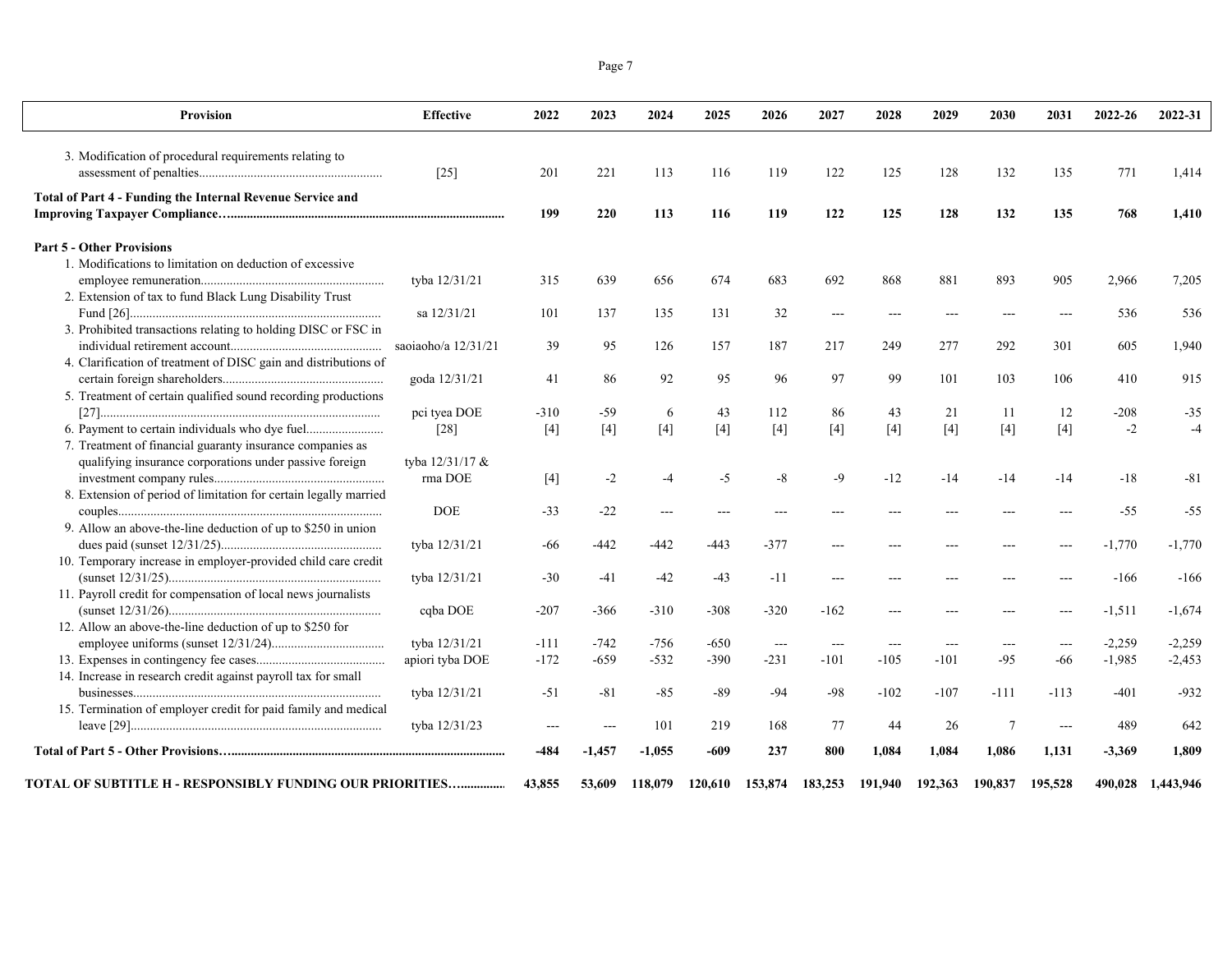| <b>Provision</b>                                                                                                       | <b>Effective</b> | 2022    | 2023   | 2024   | 2025   | 2026    | 2027    | 2028            | 2029 | 2030 | 2031            | 2022-26 | $2022 - 31$ |
|------------------------------------------------------------------------------------------------------------------------|------------------|---------|--------|--------|--------|---------|---------|-----------------|------|------|-----------------|---------|-------------|
| <b>SUBTITLE I - DRUG PRICING: Selected Drug Manufacturer</b><br><b>Excise Tax Imposed During Noncompliance Periods</b> | sa DOE           |         |        |        |        |         |         |                 |      |      |                 |         |             |
|                                                                                                                        |                  | -69,256 | -8.997 | 80,629 | 77,203 | 104,814 | 142,593 | 151,780 141,694 |      |      | 131,827 133,723 | 184.391 | 886,005     |
| Loint Committoo on Toxotion                                                                                            |                  |         |        |        |        |         |         |                 |      |      |                 |         |             |

Joint Committee on Taxation --------------------------------------

NOTE: Details may not add to totals due to rounding. The date of enactment is assumed to be before December 31, 2021. Revenue provisions as submitted in statutory draft GOE21E33.

Legend for "Effective" column:

| $a$ apiori = amounts paid, incurred, or received in         | $fpisa = facilities placed in service after$                | $\text{roo/a} = \text{reorganizations occurring on or after}$                           |
|-------------------------------------------------------------|-------------------------------------------------------------|-----------------------------------------------------------------------------------------|
| $apoia =$ amounts paid or incurred after                    | $f_{\text{s}$ oua = fuel sold or used after                 | $rosa = repurchases of stock after$                                                     |
| $apoaa =$ amounts paid or accrued after                     | ftcowba = facilities the construction of which begins after | $rma$ = reports made after                                                              |
| $ara =$ amounts received after                              | $\text{goda} = \text{gains or distributions after}$         | $\alpha$ qccma = qualified cash contributions made after                                |
| bpisa = buildings placed in service after                   | itybasd = in taxable years beginning after such date        | $qsgbpa =$ qualified second generation biofuel                                          |
| cpasa = components produced and sold after                  | $ityeasd = in taxable years ending after such date$         | production after                                                                        |
| $cqba = calendar$ quarters beginning after                  | $lai = losses arising in$                                   | $sa = sales after$                                                                      |
| $csa =$ constructive sales after                            | $\overline{\text{li}}$ = losses incurred in                 | $saeoa = sales$ and exchanges only after                                                |
| $cya = calendar years after$                                | $lo/a =$ liquidations on or after                           | saoiaoho/a = stock and other interests acquired or held                                 |
| cyba = calendar years beginning after                       | $oia = obligations$ issued after                            | on or after                                                                             |
| $da = days$ after                                           | $\delta$ oii = obligations issued in                        | $sdata = sales, dispositions, and terminations after$                                   |
| $DOE = date of enactment$                                   | $pa = periods after$                                        | $tfpa = transportation$ fuel produced after                                             |
| $duaa = dwelling$ units acquired after                      | $pci =$ productions commencing in                           | $toa =$ transactions occurring after                                                    |
| $ema =$ expenditures made after                             | $pmf =$ payments made for                                   | $\frac{\text{too}}{\text{a}} = \frac{\text{trans}}{\text{terms}}$ accurring on or after |
| $epasa = electricity produced and sold after$               | $pma =$ payments made after                                 | $tyba = taxable years beginning after$                                                  |
| $epoia =$ expenditures paid or incurred after               | ppisa = property placed in service after                    | $t$ yea = taxable years ending after                                                    |
| fappisa = facilities and property placed in service after   | ptcowba = property the construction of which                | $tysfeba = taxable years of specified foreign corporations$                             |
| $f$ foetcowba = facilities or equipment the construction of | begins after                                                | beginning after                                                                         |
| which begins after                                          |                                                             | $vaa =$ vehicles acquired after                                                         |
|                                                             |                                                             |                                                                                         |

[1] Effective for buildings some portion of which, or of the land on which the building is located, is financed by an obligation which is described in section 42(h)(4)(A) and which is part of an issue the issue date of which is after December 31, 2021.

[2] Effective for allocations of housing credit dollar amount after December 31, 2021, and for buildings that are described in section 42(h)(4)(B) taking into account only obligations that are part of an issue the issue date of which is after December 31, 2021.

[3] The amendments made by subsections (a) and (c) shall apply to agreements entered into or amended after the date of the enactment. The amendments made by subsection (b) shall apply to agreements among the owners of the project (including partners, members, and their affiliated organizations) and persons described in section 42(i)(7)(A) of the Internal Revenue Code of 1986 entered in of the Internal Revenue Code of 1986 entered into before, on, or after the date of the enactment.

[4] Loss of less than \$500,000.

[5] Applies to taxable years beginning after the date of the enactment of this Act, and in the case of a qualified corporation that is foreign corporation, to taxable years beginning after the date of enactment and to taxable years of United States shareholders in which or with which taxable years of foreign corporations end. The credit is not available for taxable years beginning after December 31, 2031.

[6] Effective as if included in sec. 1005 of the American Rescue Plan Act of 2021 (Public Law 117-2).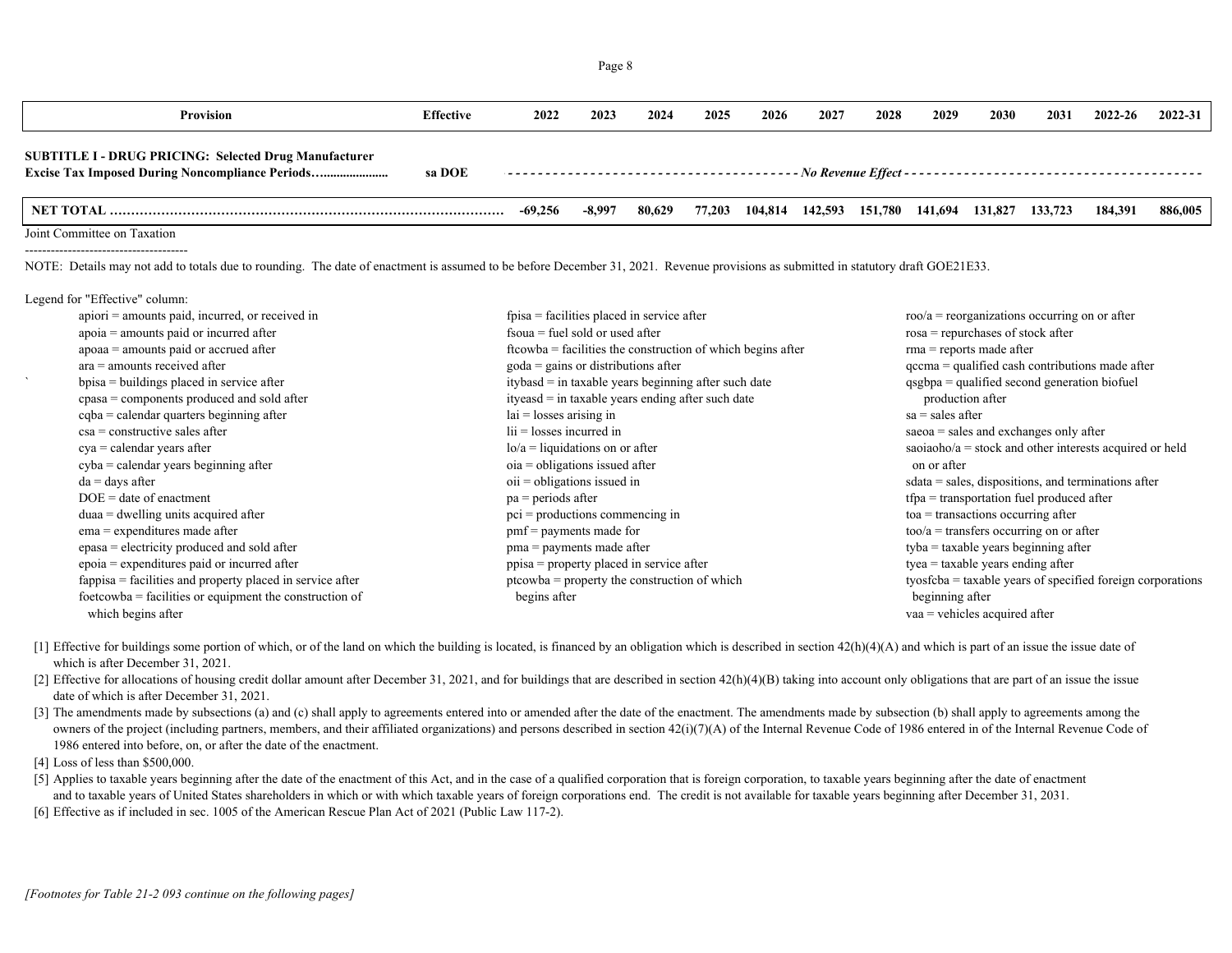### **Footnotes for Table 21-2 093 continued:**

| [7] Estimate contains the following outlay effects (outlays are before sequestration which                                                                                                                           | 2022   | 2023     | 2024   | 2025   | 2026          | 2027  | 2028                | 2029  | 2030                | 2031              | 2022-26 | 2022-31 |
|----------------------------------------------------------------------------------------------------------------------------------------------------------------------------------------------------------------------|--------|----------|--------|--------|---------------|-------|---------------------|-------|---------------------|-------------------|---------|---------|
| will be calculated by CBO):                                                                                                                                                                                          |        |          |        |        |               |       |                     |       |                     |                   |         |         |
| Credit for electricity produced from certain renewable resources (sunset /12/31/26)                                                                                                                                  | 164    | 537      | 980    | 1,490  | 2,165         | 2,889 | 3,701               | 4,598 | 5,174               | 5,426             | 5,336   | 27,124  |
|                                                                                                                                                                                                                      | 380    | 682      | 774    | 1,313  | 2,939         | 3,733 | 3,748               | 3,850 | 4,048               | 4.265             | 6,088   | 25,733  |
| Investment credit for electric transmission property (sunset 12/31/31)                                                                                                                                               | ---    | $\cdots$ | $---$  | 328    | 504           | 504   | 504                 | 832   | 353                 | $---$             | 832     | 3,024   |
|                                                                                                                                                                                                                      | 2,104  | 1,396    | 1,562  | 1,692  | 1,781         | 1,842 | 651                 | $---$ | $\qquad \qquad -$   | $\qquad \qquad -$ | 8,534   | 11,028  |
|                                                                                                                                                                                                                      | 34     | 96       | 173    | 283    | 421           | 558   | 699                 | 859   | 917                 | 908               | 1,007   | 4,948   |
| Refundable new qualified plug-in electric drive motor vehicle credit for individuals                                                                                                                                 |        |          |        |        |               |       |                     |       |                     |                   |         |         |
|                                                                                                                                                                                                                      | 55     | 62       | 70     | 82     | 98            | 117   | 130                 | 145   | 159                 | 159               | 367     | 1,077   |
|                                                                                                                                                                                                                      | 708    | 986      | 569    | 378    | 382           | 253   | 183                 | 115   | 81                  | 17                | 3,022   | 3,672   |
|                                                                                                                                                                                                                      | 627    | 1,130    | 1,223  | 1,186  | 1.116         | 349   | $\qquad \qquad - -$ | $---$ | $\qquad \qquad - -$ | $---$             | 5,282   | 5,632   |
|                                                                                                                                                                                                                      | 93     | 147      | 152    | 162    | 175           | 185   | 190                 | 165   | 120                 | 72                | 730     | 1,461   |
|                                                                                                                                                                                                                      | ---    | 504      | 806    | 907    | 957           | 1,007 | 1,007               | 1,007 | 1,007               | 1,007             | 3,173   | 8,210   |
|                                                                                                                                                                                                                      | ---    | $---$    | $---$  |        | ---           | $---$ | 9                   | 262   | 901                 | 1,708             | $---$   | 2,881   |
|                                                                                                                                                                                                                      |        | ---      | $---$  |        |               | 347   | 519                 | 4,212 | 6,301               | 6,489             | $---$   | 17,868  |
|                                                                                                                                                                                                                      | $---$  | $---$    | $---$  | $---$  | $\frac{1}{2}$ | 726   | 1,022               | 1,070 | 1,126               | 775               | $---$   | 4,720   |
|                                                                                                                                                                                                                      | 78,647 | 21,355   | 12,236 | 11,714 | 12,669        | 3,604 | 3,527               | 3,503 | 3,515               | 3,551             | 136,621 | 154,322 |
| Certain improvements to the earned income tax credit extended through 2022                                                                                                                                           | $---$  | 10.381   | $---$  |        |               |       |                     | $---$ | $---$               | $---$             | 10,381  | 10,381  |
| Funds for administration of earned income tax credits in the territories                                                                                                                                             | ---    |          | 5      | .5     | 5             | 5     | 5                   | 5     | 5                   | 5                 | 20      | 45      |
|                                                                                                                                                                                                                      | .5     |          | 8      | 8      | 15            | 18    | 19                  | 20    | 21                  | 22                | 43      | 143     |
|                                                                                                                                                                                                                      |        | 167      | 159    | 153    | 150           | ---   |                     | ---   | ---                 |                   | 629     | 629     |
| Repeal of denial of American Opportunity Tax Credit on basis of felony drug                                                                                                                                          |        |          |        |        |               |       |                     |       |                     |                   |         |         |
|                                                                                                                                                                                                                      |        |          | 6      | 6      | 6             | 6     | 6                   | 5     | 5                   | 5                 | 23      | 50      |
| Establishing rural and underserved pathway to practice training programs for                                                                                                                                         |        |          |        |        |               |       |                     |       |                     |                   |         |         |
| post-baccalaureate students, medical students, and medical residents [30]                                                                                                                                            | $---$  |          |        | 82     | 131           | 205   | 370                 | 614   | 899                 | 1.176             | 250     | 3.514   |
| [8] Effective for hydrogen produced after December 31, 2021, at facilities for which construction commenced on or before December 31, 2028; for facilities the construction of which begins after December 31, 2021, |        |          |        |        |               |       |                     |       |                     |                   |         |         |
| for electricity produced after December 31, 2021, for property placed in service after December 31, 2021, and, for any property the construction of which begins prior to January 1, 2022, only to the extent of the |        |          |        |        |               |       |                     |       |                     |                   |         |         |
| basis thereof attributable to the construction, reconstruction, or erection after December 31, 2026.                                                                                                                 |        |          |        |        |               |       |                     |       |                     |                   |         |         |
| [9] Estimate includes the following budget effects:                                                                                                                                                                  | 2022   | 2023     | 2024   | 2025   | 2026          | 2027  | 2028                | 2029  | 2030                | 2031              | 2022-26 | 2022-31 |
|                                                                                                                                                                                                                      | $-20$  | $-21$    | $-23$  | $-24$  | $-16$         | $-16$ | $-18$               | $-18$ | $-19$               | $-19$             | $-103$  | $-194$  |
|                                                                                                                                                                                                                      | $-12$  | $-13$    | $-14$  | $-15$  | $-9$          | $-10$ | $-10$               | $-11$ | $-11$               | $-12$             | $-63$   | $-117$  |
|                                                                                                                                                                                                                      | $-8$   | $-8$     | $-9$   | $-9$   | -6            | $-7$  | $-7$                | $-7$  | $-8$                | $-8$              | $-40$   | $-77$   |
|                                                                                                                                                                                                                      |        |          |        |        |               |       |                     |       |                     |                   |         |         |

[10] Annual base allocation amounts end 2031, unused amounts may be reallocated through 2036.

[11] Effective for property placed in service after December 31, 2021, and, for any property the construction of which begins prior to January 1, 2022, only to the extent of the basis thereof attributable to the construction, reconstruction, or erection after December 31, 2021.

[12] Effective for property placed in service after December 31, 2026, and, for any property the construction of which begins prior to January 1, 2027, only to the extent of the basis thereof attributable to the construction, reconstruction, or erection after December 31, 2026.

[13] For purposes of this subsection, the term 'termination date' means the later of January 1, 2025, or the date on which the Secretary of Health and Human Services makes a written certification to the Secretary that the Secretary of Health and Human Services has fully implemented the program described in section 1948.

[14] Generally applies to tyba 12/31/22, except that certain other modifications apply to taxable years beginning after the date of enactment.

[15] Gain of less than \$500,000.